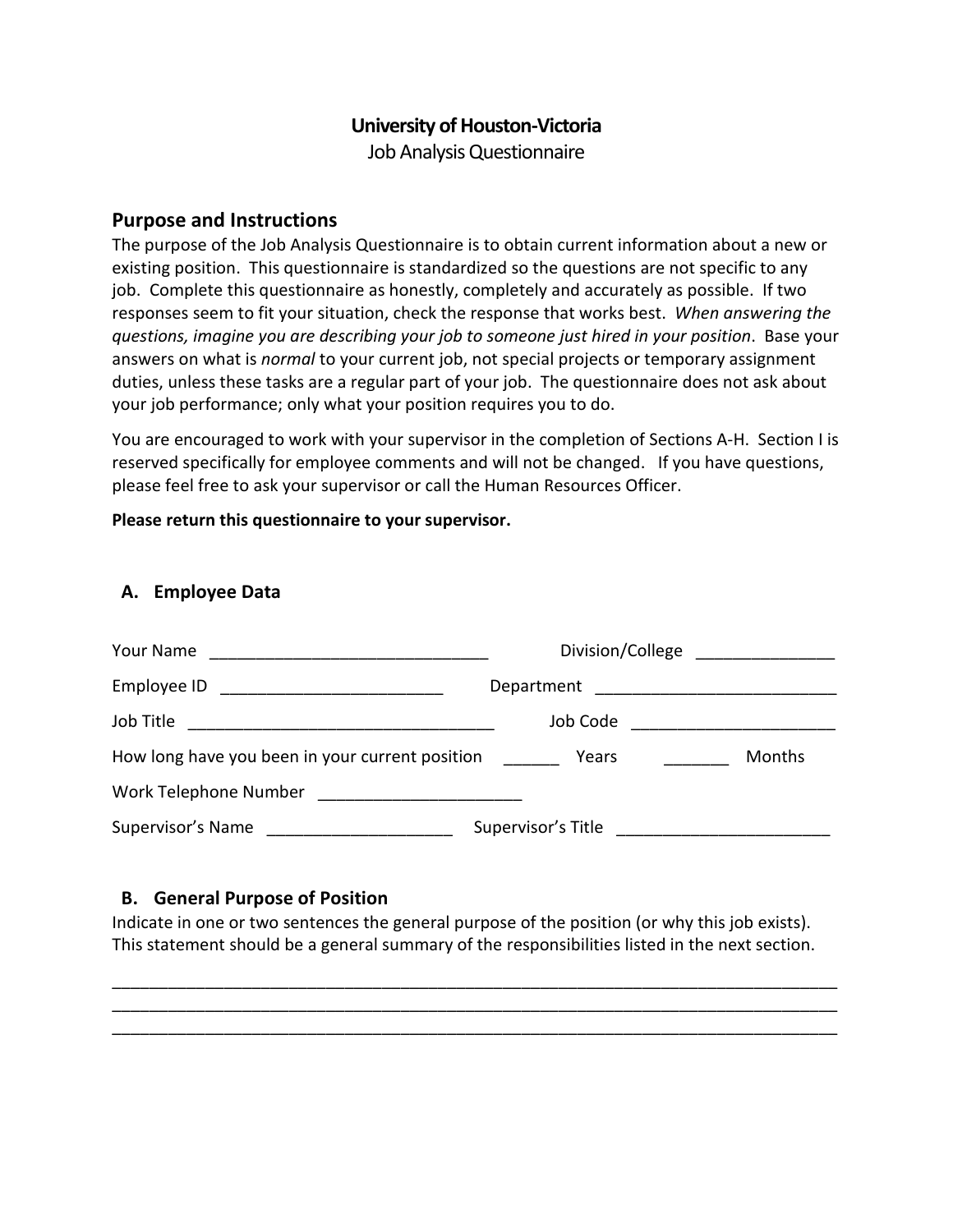# **C. Summary of Responsibilities/Duties**

Describe specific job responsibilities/duties, **listing the most important first**. Use a separate statement for each responsibility. Most positions can be described in **6-8 major responsibility areas**. Combine minor or occasional duties in one last statement. Give a best estimate of average percentage of time each responsibility takes; however, do not include a duty which occupies 5% or less of your time unless it is an essential part of the job. Each statement should be brief and concise, beginning with an action verb. **A list of action verbs is attached for reference but feel free to use other action verbs if they are more appropriate.** The box below shows an example.

|           | <b>Job Title and Duties</b>              | Percentage |
|-----------|------------------------------------------|------------|
|           | (Example)                                | (%)        |
| Secretary |                                          |            |
|           | 1. Performs a variety of type duties     | 25%        |
|           | including standard letters, reports      |            |
|           | and forms                                |            |
|           | 2. Takes and transcribes dictation.      | 25%        |
|           | Composes letters and memos as            |            |
|           | directed.                                |            |
|           | 3. Maintains departmental files; ensures | 20%        |
|           | that all records are updated and         |            |
|           | modified as necessary                    |            |
|           | 4. Answers the telephone and greets      | 20%        |
|           | visitors                                 |            |
|           | 5. Makes travel arrangements             | 10%        |

\_\_\_\_\_\_\_\_\_\_\_\_\_\_\_\_\_\_\_\_\_\_\_\_\_\_\_\_\_\_\_\_\_\_\_\_\_\_\_\_\_\_\_\_\_\_\_\_\_\_\_ \_\_\_\_\_\_

\_\_\_\_\_\_\_\_\_\_\_\_\_\_\_\_\_\_\_\_\_\_\_\_\_\_\_\_\_\_\_\_\_\_\_\_\_\_\_\_\_\_\_\_\_\_\_\_\_\_\_\_ \_\_\_\_\_\_

\_\_\_\_\_\_\_\_\_\_\_\_\_\_\_\_\_\_\_\_\_\_\_\_\_\_\_\_\_\_\_\_\_\_\_\_\_\_\_\_\_\_\_\_\_\_\_\_\_\_\_\_\_ \_\_\_\_\_\_

### **List most important duties first Percentage of time**

**3.** \_\_\_\_\_\_\_\_\_\_\_\_\_\_\_\_\_\_\_\_\_\_\_\_\_\_\_\_\_\_\_\_\_\_\_\_\_\_\_\_\_\_\_\_\_\_\_\_\_

**1.** \_\_\_\_\_\_\_\_\_\_\_\_\_\_\_\_\_\_\_\_\_\_\_\_\_\_\_\_\_\_\_\_\_\_\_\_\_\_\_\_\_\_\_\_\_\_\_

**2.** \_\_\_\_\_\_\_\_\_\_\_\_\_\_\_\_\_\_\_\_\_\_\_\_\_\_\_\_\_\_\_\_\_\_\_\_\_\_\_\_\_\_\_\_\_\_\_\_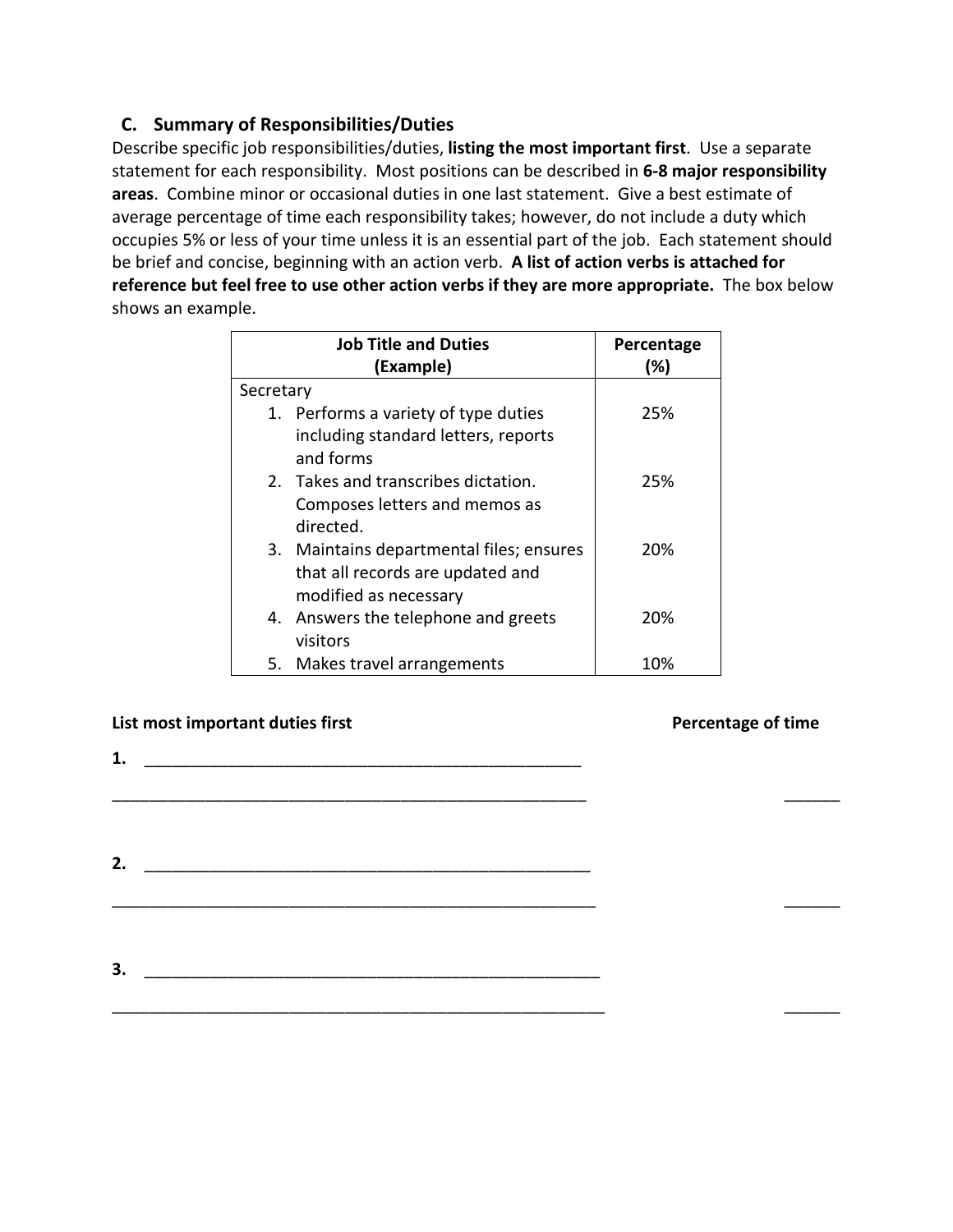| 4. |  |  |
|----|--|--|
| 5. |  |  |
|    |  |  |
| 6. |  |  |
| 7. |  |  |
| 8. |  |  |
|    |  |  |
|    |  |  |

Total percentage 100%

For the remainder of the questionnaire, most of the questions require that you check the box or list information. Guidelines for completing these sections are as follows: 1) read each definition carefully before answering, 2) consider the job, not yourself, 3) answer based on the job as it currently exists, 4) select the most appropriate answer(s) for each question.

# **General Education & Experience**

# **D. Education**

Check the box that best indicates the minimum training/education requirements of this job. (**Not** necessarily *your* education, but the requirements for the job.)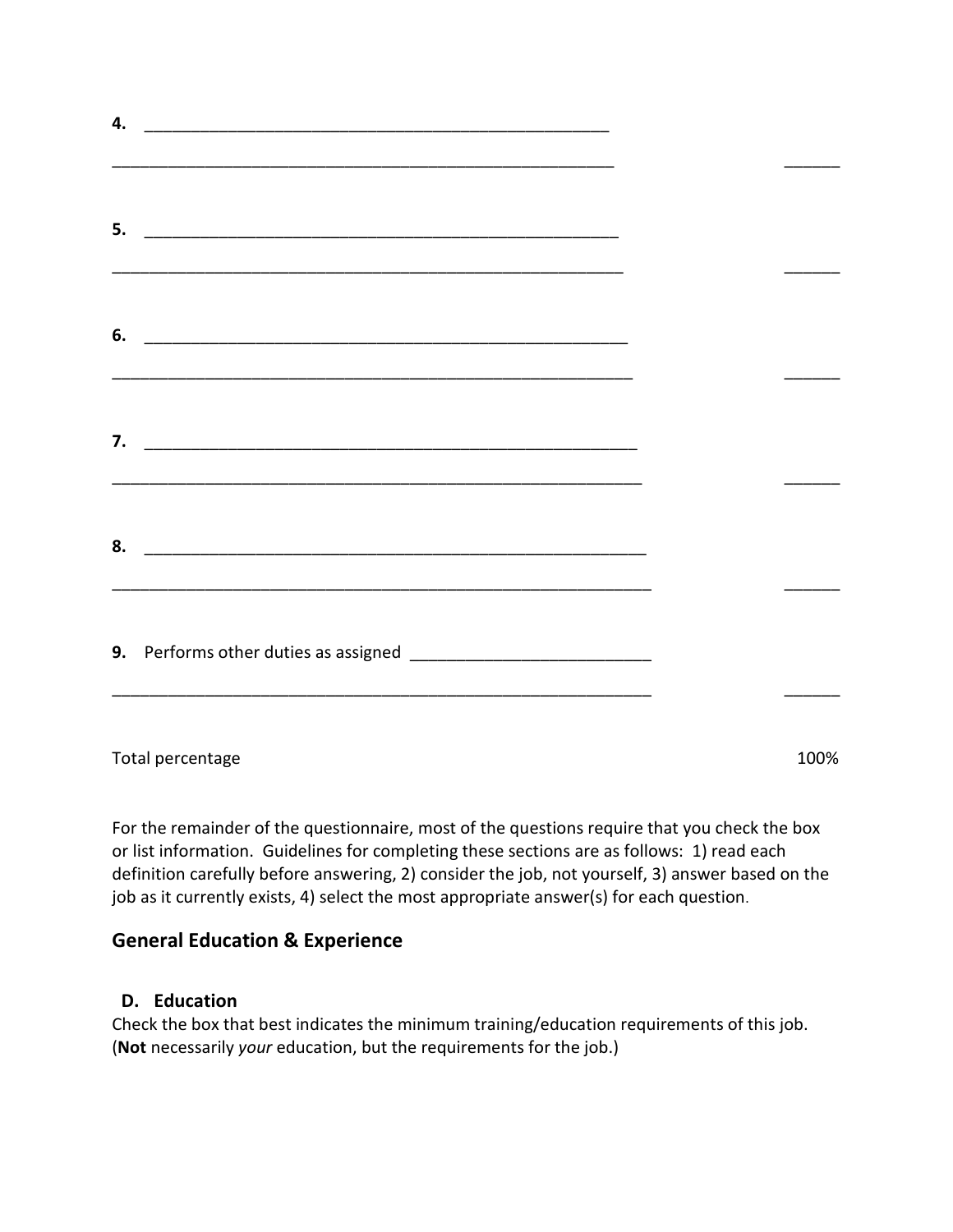#### **Minimum Requirement**

- Up to 8 years of education
- Some college/Associate's degree
- $9 11$  years of education
- \_\_\_ Bachelor's degree
- High school diploma or GED
- Master's degree
- \_\_\_ Vocational/Technical/Business School
- Doctorate degree

#### **E. Experience**

**Type of Experience Needed:** Please indicate the specific job experience needed. For example, "accounting experience in an education environment" versus "accounting experience". Be sure that the experience stated is what is actually **required** by the job, not what is preferred.

**\_\_\_\_\_\_\_\_\_\_\_\_\_\_\_\_\_\_\_\_\_\_\_\_\_\_\_\_\_\_\_\_\_\_\_\_\_\_\_\_\_\_\_\_\_\_\_\_\_\_\_\_\_\_\_\_\_\_\_\_\_\_\_\_\_\_\_\_\_\_\_\_\_\_\_\_\_\_ \_\_\_\_\_\_\_\_\_\_\_\_\_\_\_\_\_\_\_\_\_\_\_\_\_\_\_\_\_\_\_\_\_\_\_\_\_\_\_\_\_\_\_\_\_\_\_\_\_\_\_\_\_\_\_\_\_\_\_\_\_\_\_\_\_\_\_\_\_\_\_\_\_\_\_\_\_\_ \_\_\_\_\_\_\_\_\_\_\_\_\_\_\_\_\_\_\_\_\_\_\_\_\_\_\_\_\_\_\_\_\_\_\_\_\_\_\_\_\_\_\_\_\_\_\_\_\_\_\_\_\_\_\_\_\_\_\_\_\_\_\_\_\_\_\_\_\_\_\_\_\_\_\_\_\_\_**

Check the box that best indicates the *minimum* amount of experience described above. (**Not** necessarily *your* years of experience, but the requirements for the job.)

- **\_\_\_ Less than 6 months**
- **\_\_\_ 3 but less than 5 years**
- **\_\_\_ 6 months but less than 1 year**
- **\_\_\_ 1 year but less than 3 years**
- **\_\_\_ 7 years plus**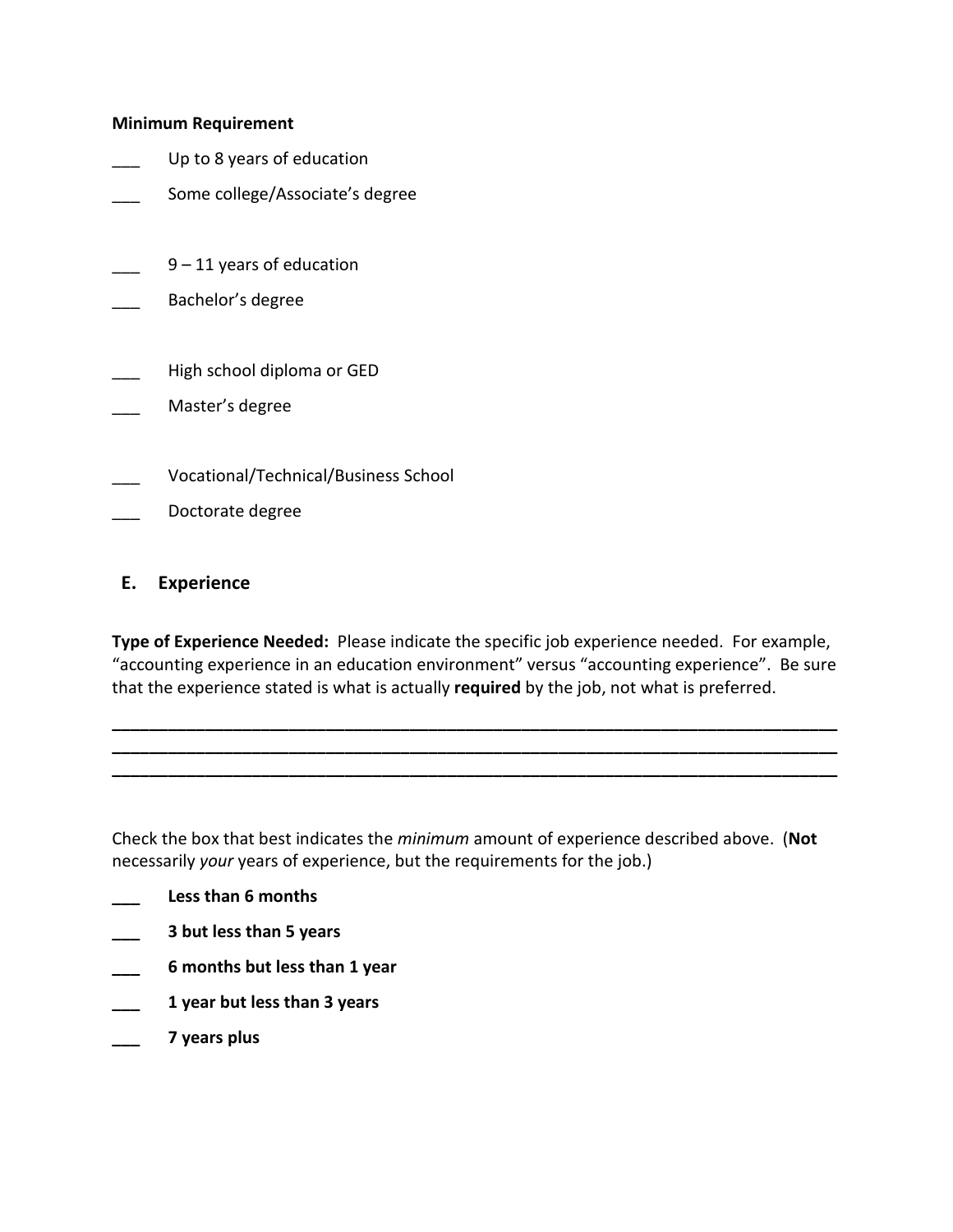# **F. Type of Skills and/or Licensing/Certification Required**

Please indicate all specific skills and/or licensing/certification required (not preferred) to do this job. For example, spreadsheet software proficiency may be a requirement for a secretarial job; journey license may be required for an electrician.

\_\_\_\_\_\_\_\_\_\_\_\_\_\_\_\_\_\_\_\_\_\_\_\_\_\_\_\_\_\_\_\_\_\_\_\_\_\_\_\_\_\_\_\_\_\_\_\_\_\_\_\_\_\_\_\_\_\_\_\_\_\_\_\_\_\_\_\_\_\_\_\_\_\_\_\_\_\_ \_\_\_\_\_\_\_\_\_\_\_\_\_\_\_\_\_\_\_\_\_\_\_\_\_\_\_\_\_\_\_\_\_\_\_\_\_\_\_\_\_\_\_\_\_\_\_\_\_\_\_\_\_\_\_\_\_\_\_\_\_\_\_\_\_\_\_\_\_\_\_\_\_\_\_\_\_\_ \_\_\_\_\_\_\_\_\_\_\_\_\_\_\_\_\_\_\_\_\_\_\_\_\_\_\_\_\_\_\_\_\_\_\_\_\_\_\_\_\_\_\_\_\_\_\_\_\_\_\_\_\_\_\_\_\_\_\_\_\_\_\_\_\_\_\_\_\_\_\_\_\_\_\_\_\_\_

# **G. Supervisory Responsibilities**

Supervisory Nature: What is the nature of the direct supervisory responsibility your job has? Check **one** answer.

- No supervisory responsibility
- Work leadership of one or more employees
- Supervisor over a section of a department
- Assistant Manager over supervisors or a small department
- Manager of one department
- Manager of more than one department
- Director, through managers, of a single department
- Director, through managers, of multiple departments

How many positions report directly to you?

- None
- $\mathbf 1$
- $2 3$
- $4-6$
- \_\_\_ 7 or more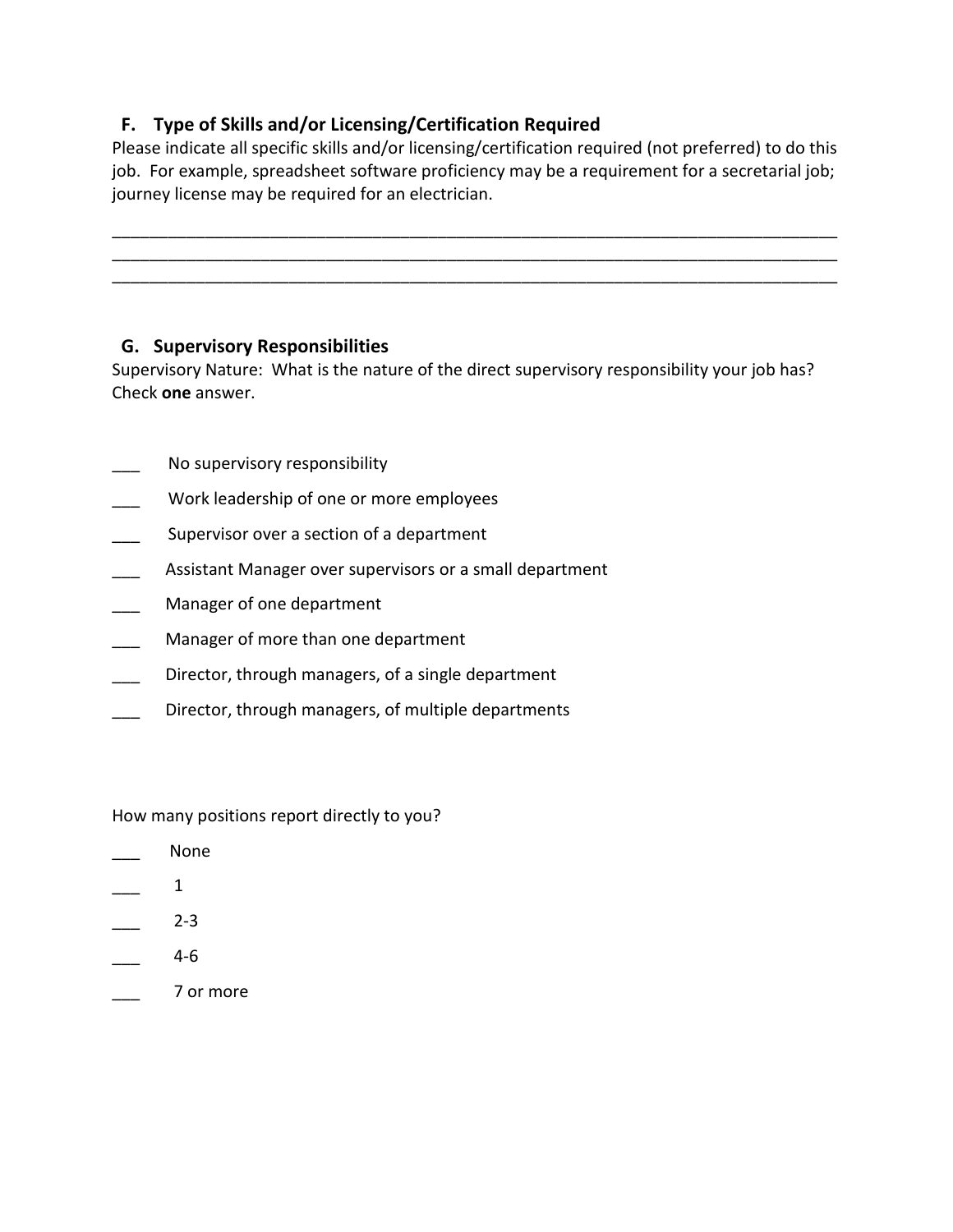List the title(s) of employee(s) whom you directly supervise.

| Title | Grade/Level | <b>Number of Positions</b> |
|-------|-------------|----------------------------|
|       |             |                            |
|       |             |                            |
|       |             |                            |
|       |             |                            |
|       |             |                            |
|       |             |                            |

Indicate the total number of employees you indirectly supervise through supervisors or managers.

- \_\_\_ None
- $\frac{1-5}{2}$
- $-6-10$
- $\frac{11-20}{2}$
- $\frac{21-50}{ }$
- $\frac{51-100}{ }$
- $\frac{100+}{2}$

Does this position require functional supervision of positions that do not report directly to you?

- \_\_\_ Yes
- $\overline{\phantom{a}}$  No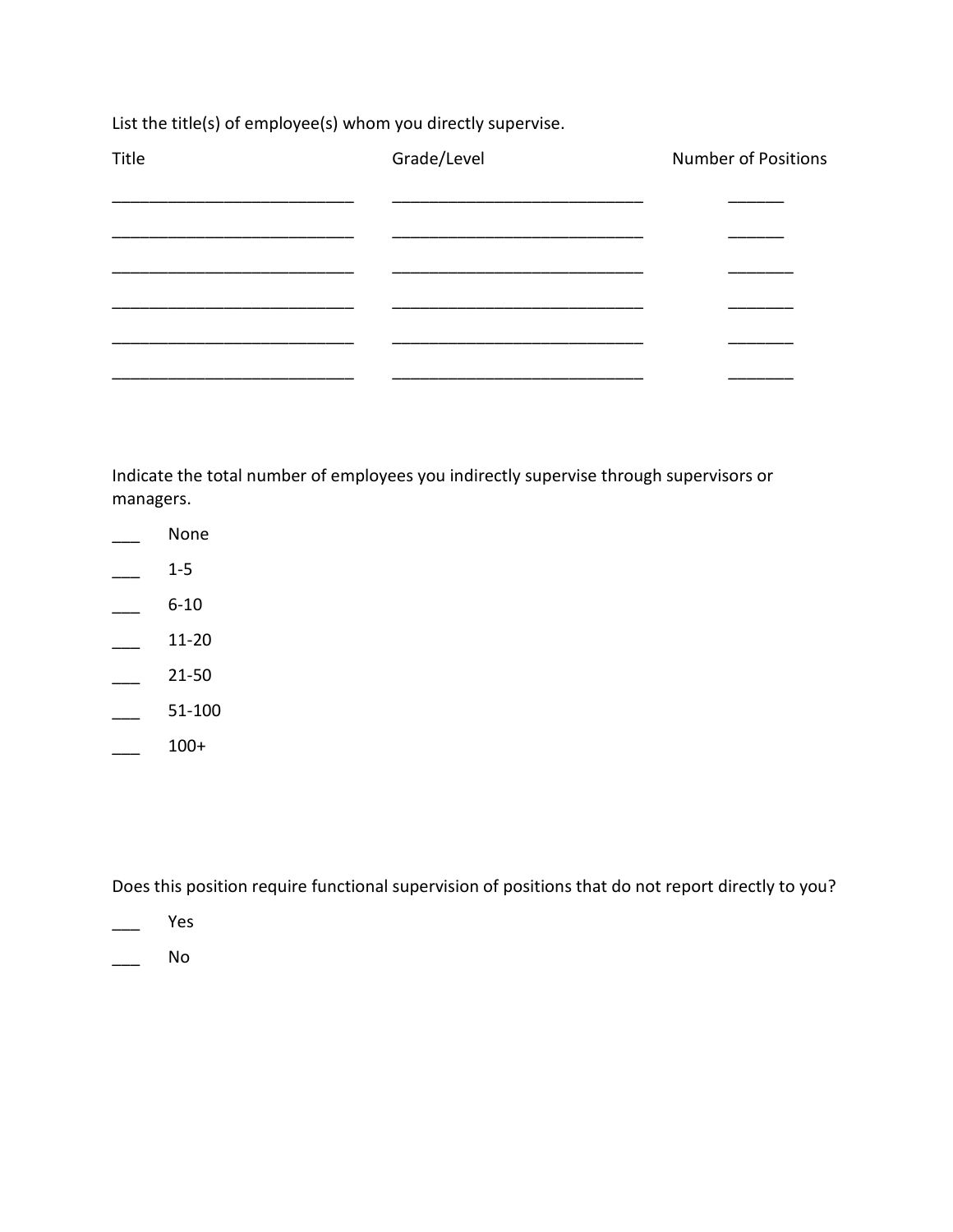**Complete the following to reflect the chain of command:** 

\_ \_\_\_\_\_\_\_\_ \_\_\_\_\_\_\_ \_\_\_\_\_\_\_ \_\_

Title of your immediate supervisor \_\_\_\_\_\_\_\_\_\_\_\_\_\_\_\_\_\_\_\_\_\_\_\_\_\_\_\_\_\_

Title of those of equal reporting status as you within your department or unit:

Title of your direct reports:

### **H. Physical Demands and Working Conditions**

Check the following that apply. Indicate how often the following physical demands are required to perform the **Essential Job Responsibilities.** 

\_\_\_\_\_\_\_\_ \_\_\_\_\_\_\_\_ \_\_\_\_\_\_\_\_ \_\_\_\_\_\_\_\_ \_\_\_\_\_\_\_\_ \_\_\_\_\_\_\_\_ \_\_\_\_\_\_\_\_ \_\_\_\_\_\_\_\_

| <b>C</b> =Constantly | <b>F</b> =Frequently | <b>O</b> =Occasionally | $R =$ Rarely              |
|----------------------|----------------------|------------------------|---------------------------|
| $(5-8)$ hrs/shift)   | $(2-5$ hrs/shift)    | (Up to 2 hrs/shift)    | (Not regular part of job) |

| <b>Physical Demands</b> | Rate | <b>Physical Demands</b> | Rate |
|-------------------------|------|-------------------------|------|
| Standing                |      | Carrying                |      |
| Walking                 |      | Pushing                 |      |
| Sitting                 |      | Pulling                 |      |
| Lifting                 |      | Climbing                |      |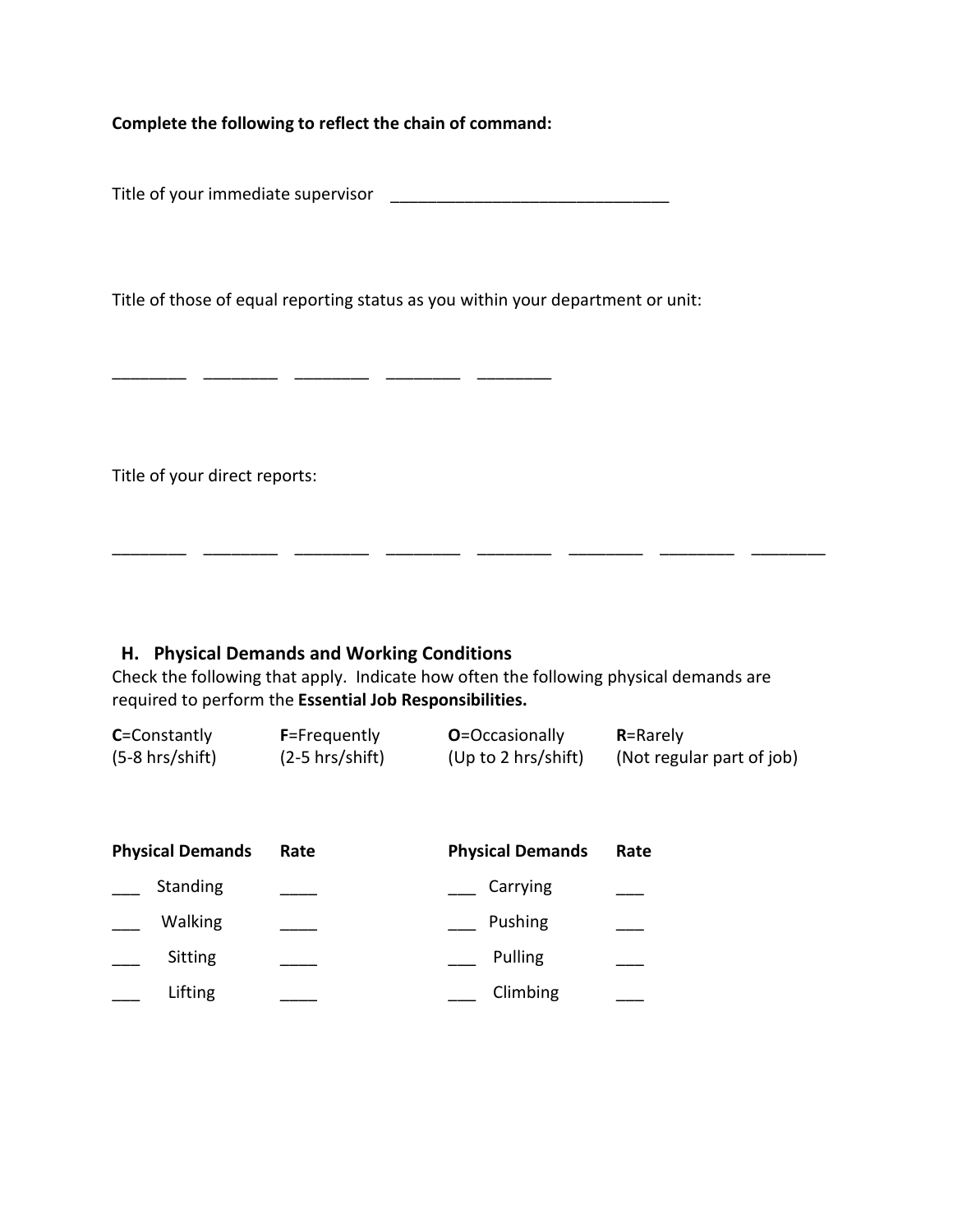| C=Constantly<br>(5-8 hrs/shift) | F=Frequently<br>$(2-5$ hrs/shift) | <b>O</b> =Occasionally<br>(Up to 2 hrs/shift) | R=Rarely | (Not regular part of job) |
|---------------------------------|-----------------------------------|-----------------------------------------------|----------|---------------------------|
| <b>Physical Demands</b>         | Rate                              | <b>Physical Demands</b>                       |          | Rate                      |
| <b>Balancing</b>                |                                   | Stooping                                      |          |                           |
| <b>Physical Demands</b>         | Rate                              | <b>Physical Demands</b>                       |          | Rate                      |
| Kneeling                        |                                   | Crouching                                     |          |                           |
| Crawling                        |                                   | Reaching                                      |          |                           |
| Handling                        |                                   | Grasping                                      |          |                           |
| Feeling                         |                                   | <b>Talking</b>                                |          |                           |
| <b>Hearing</b>                  |                                   |                                               |          |                           |
| <b>Repetitive Motions</b>       |                                   |                                               |          |                           |
|                                 | Eye/Hand/Foot Coordination        |                                               |          |                           |

# **Environmental Conditions**

| <b>Extreme Cold</b>           |  | <b>Extreme Heat</b> |  |
|-------------------------------|--|---------------------|--|
| <b>Temperature Changes</b>    |  | Wet                 |  |
| Humid                         |  | <b>Noise</b>        |  |
| Vibration                     |  | Hazards             |  |
| <b>Atmospheric Conditions</b> |  |                     |  |
| (define)<br>Other             |  |                     |  |

# **Physical Strength**

| Little Physical Effort |  |
|------------------------|--|
| Light Work             |  |
| Medium Work            |  |
| Heavy Work             |  |
| Very Heavy Work        |  |